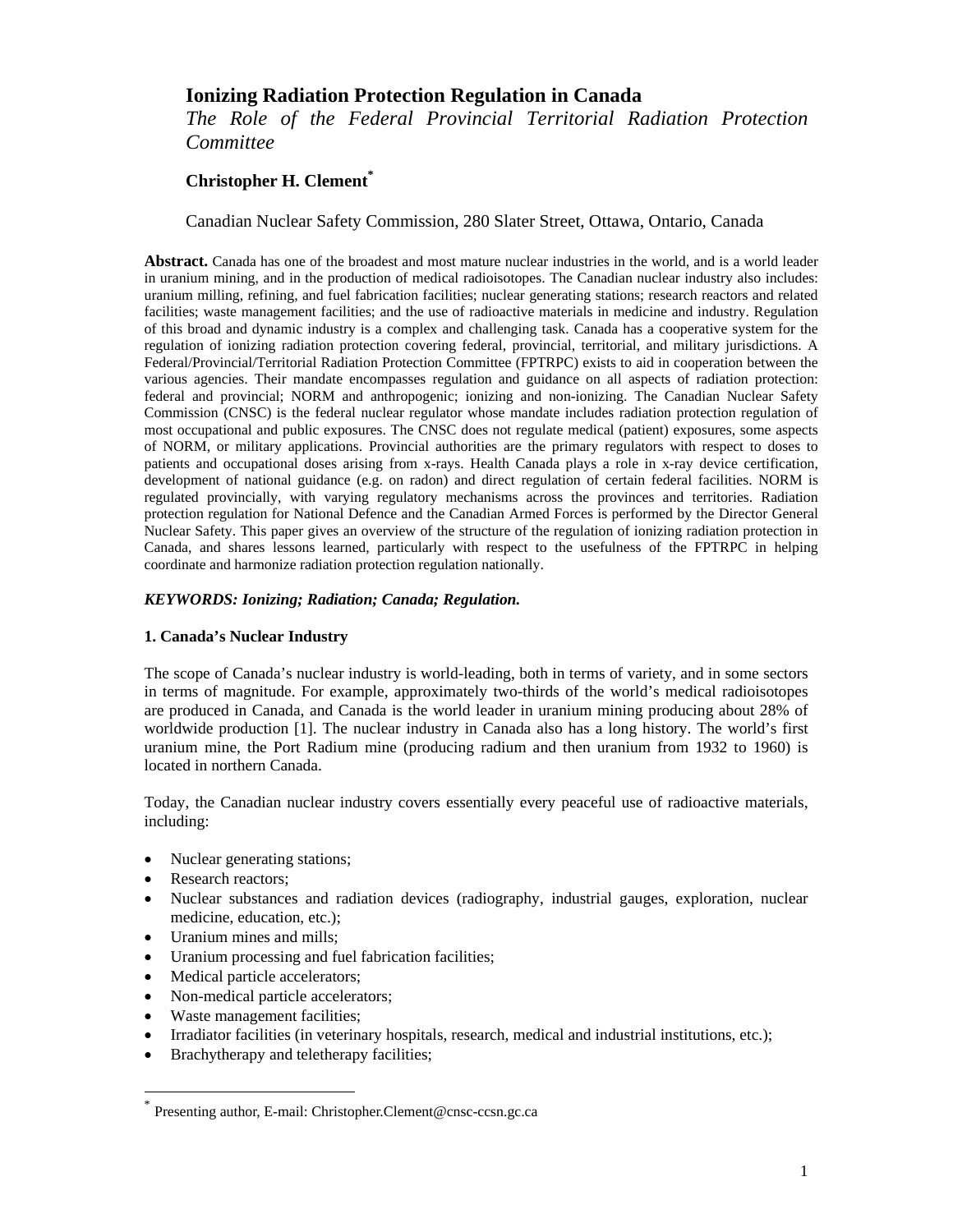- Nuclear substance processing facilities;
- Nuclear research and test establishments;
- Packaging and transport of nuclear substances;
- Dosimetry services; and,
- Import and export of nuclear substances.

#### **2. Canada's Radiation Protection Regulatory Environment**

In Canada, responsibilities are divided between federal and provincial/territorial authorities. For example, the federal government has primary responsibility for natural resources (including uranium mining) and the development, production, and use of nuclear energy. Health care (including radiation doses to patients) is within the scope of each of the provincial governments.

Given the breadth and depth of the nuclear industry in Canada, and the various levels of governments having different areas of responsibility, some aspects of radiation protection regulation in Canada can be complex. Fig. 1 shows the various federal, provincial and territorial agencies involved along with the Federal Provincial Territorial Radiation Protection Committee which plays a supporting role.



**Figure 1:** Federal, Provincial and Territorial Radiation Protection Regulatory Authorities

Three federal agencies play key roles in radiation protection regulation.

The **Canadian Nuclear Safety Commission** (CNSC) [2] is Canada's federal nuclear regulator. Radiation protection regulation is an integral part of the CNSC's mandate to regulate the use of nuclear energy and materials to protect health, safety, security and the environment and to respect Canada's international commitments on the peaceful use of nuclear energy.

**Health Canada** [3] is the federal department responsible for helping Canadians maintain and improve their health, while respecting individual choices and circumstances. Part of this mandate, carried out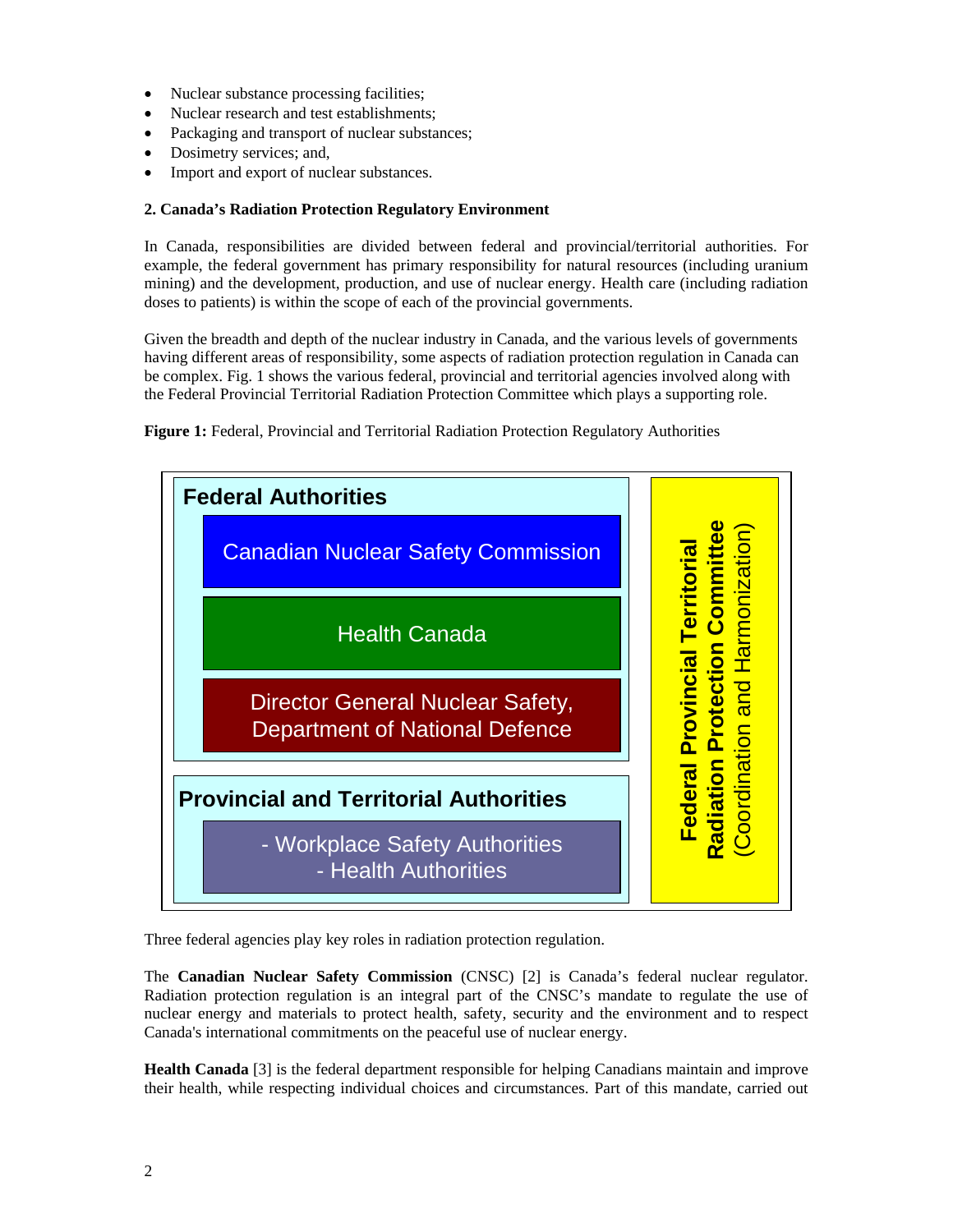by the Radiation Protection Bureau, is to promote and protect the health of Canadians by assessing and managing the risks posed by radiation exposure in living, working and recreational environments.

The **Director General Nuclear Safety** [4] is accountable for the development, co-ordination, and assurance of the implementation of a comprehensive nuclear safety program for the Department of National Defence and the Canadian Forces. Radiation protection is a significant part of this nuclear safety program.

In addition, several **provincial and territorial bodies** play key roles, particularly with respect to health care and naturally occurring radioactive material (NORM). The organization of these bodies differs among the ten provinces and three territories, but radiation protection regulation tends to reside within health and labour (occupational safety) agencies.

To support the federal, provincial and territorial radiation protection agencies, the **Federal Provincial Territorial Radiation Protection Committee** (FPTRPC) [5] advances the development and harmonization of practices and standards for radiation protection across these jurisdictions.

These agencies are described in further detail below.

#### **2.1 The Canadian Nuclear Safety Commission**

#### *2.1.1 Mandate*

The Canadian Nuclear Safety Commission (CNSC) regulates the use of nuclear energy and materials to protect health, safety, security and the environment and to respect Canada's international commitments on the peaceful use of nuclear energy. Created in 1946 as the Atomic Energy Control Board, the name of the agency changed in 2000 with the enactment of the Nuclear Safety and Control Act (NSCA). Its vision is to be one of the best nuclear regulators in the world by being effective, efficient, transparent, and an employer of choice.

Since 1946, the CNSC has worked to ensure Canada's nuclear exports are used for their intended peaceful purposes and has fulfilled Canada's international obligations not to manufacture or otherwise acquire nuclear weapons. It has also been ensuring that the production of nuclear energy does not pose an unreasonable risk to the public and the environment.

#### *2.1.2 Organization*

The CNSC is an independent federal government agency, and is composed of two components: a decision-making Commission tribunal that makes legally binding decisions based on laws and regulations, and a staff organization with technical experts in various disciplines of nuclear safety and control. The CNSC is accountable to the Parliament of Canada through the Minister of Natural Resources Canada.

The Commission functions as a quasi-judicial tribunal. It sets regulatory policy direction and establishes legally binding regulations on matters relating to health, safety, security and environment issues affecting the Canadian nuclear industry, and respects Canada's international commitments on the peaceful use of nuclear energy. The Commission is responsible for making licensing decisions on nuclear activities in Canada.

The CNSC staff organization is comprised of more than 600 employees. It develops regulatory frameworks, makes recommendations on licensing activities to the Commission and conducts compliance activities in support of an effective and efficient regulatory regime. The work of the staff organization includes the review of licence applications and renewals, promotion and verification of compliance with the NSCA, regulations and licence conditions, and enforcement activities. To support these activities, the CNSC maintains a comprehensive and publicly accessible regulatory document program including regulatory policies, standards, guides, and notices.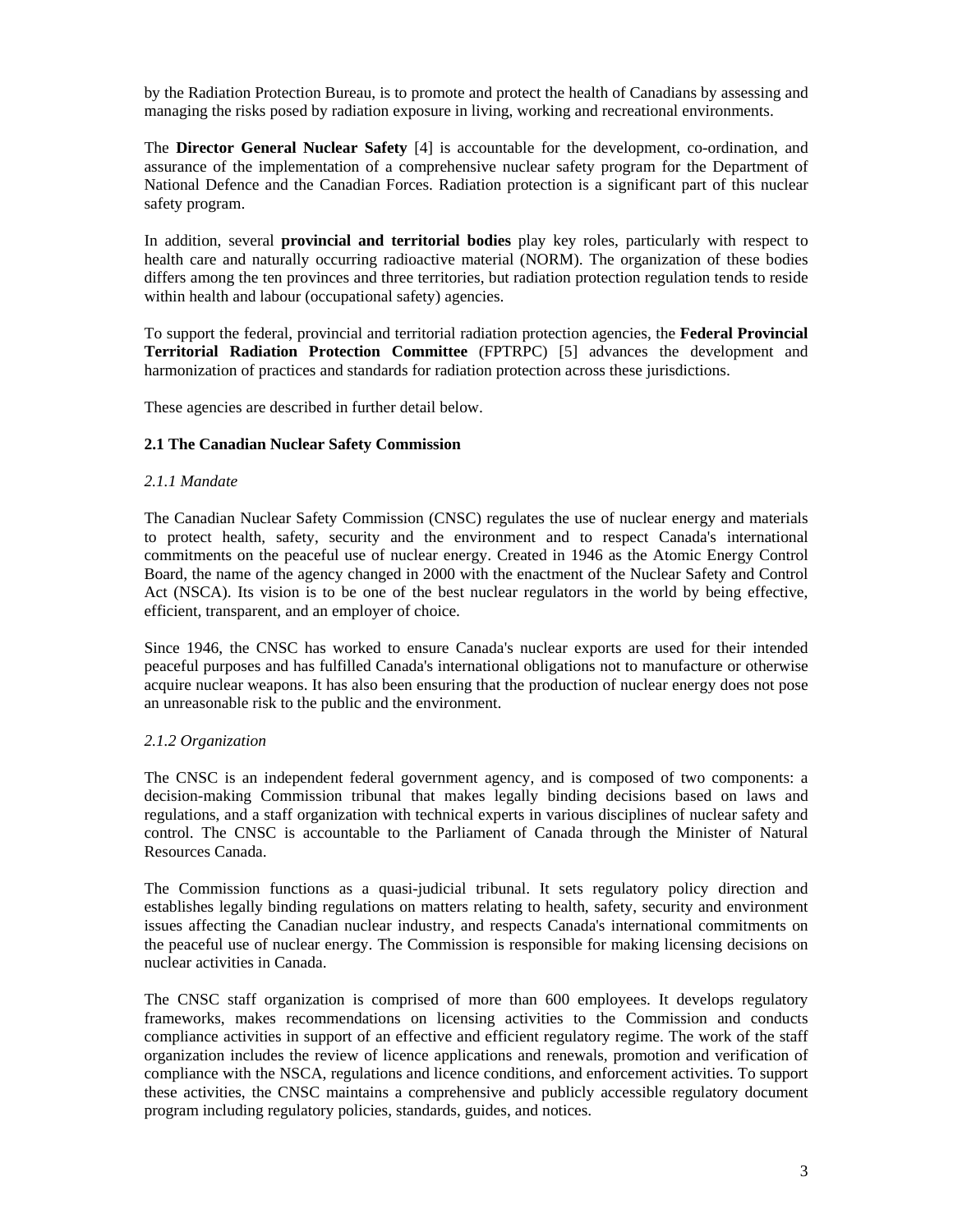Neither the Commission nor the CNSC staff organization has a role in promoting the use of nuclear energy or in the development of nuclear technology. The CNSC's concerns always remain regulation and safety, not commercial development or promotion.

#### *2.1.3 Radiation Protection Regulation*

The CNSC considers radiation protection to be a central and integral part of effective nuclear safety regulation. Radiation protection issues are considered throughout the lifecycle of a facility or use of nuclear substances. For major facilities this includes everything from the design stage, to construction, operation, and finally, decommissioning. This process can identify potential radiation protection issues early in the process when they are more easily resolved, rather than having to retrofit facilities or relying more heavily on administrative controls. It also promotes a safety culture in which radiation protection is a fundamental component, fostering the idea that what is important is the overall safety of workers and the public from all hazards.

Radiation protection aspects of nuclear regulation in Canada are consistent with the current recommendations of the International Commission on Radiological Protection, whose fundamentals are embodied in publication ICRP-60.

The CNSC participates in a number of international activities related to radiation protection and other aspects of nuclear regulation in order to contribute to the harmonization of international nuclear safety and security regulatory standards and to ensure that the CNSC's activities are consistent with international best practices. These activities involve organizations such as the International Nuclear Regulators Association, the International Atomic Energy Agency, the Nuclear Energy Agency of the Organization for Economic Co-operation and Development, the International Commission on Radiological Protection, and the United Nations Scientific Committee on the Effects of Atomic Radiation. The CNSC is also actively involved in the bilateral exchange of regulatory information and collaboration with foreign nuclear regulators.

## **2.2 Health Canada**

#### *2.2.1 Mandate*

Health Canada is the federal department responsible for helping Canadians maintain and improve their health, while respecting individual choices and circumstances.

Health Canada's goal is for Canada to be among the countries with the healthiest people in the world. To achieve this goal, Health Canada:

- Relies on high-quality scientific research as the basis for our work.
- Conducts ongoing consultations with Canadians to determine how to best meet their long-term health care needs.
- Communicates information about disease prevention to protect Canadians from avoidable risks.
- Encourages Canadians to take an active role in their health, such as increasing their level of physical activity and eating well.

#### *2.2.2 Radiation Protection*

The Radiation Protection Bureau's mandate is to promote and protect the health of Canadians by assessing and managing the risks posed by radiation exposure in living, working and recreational environments.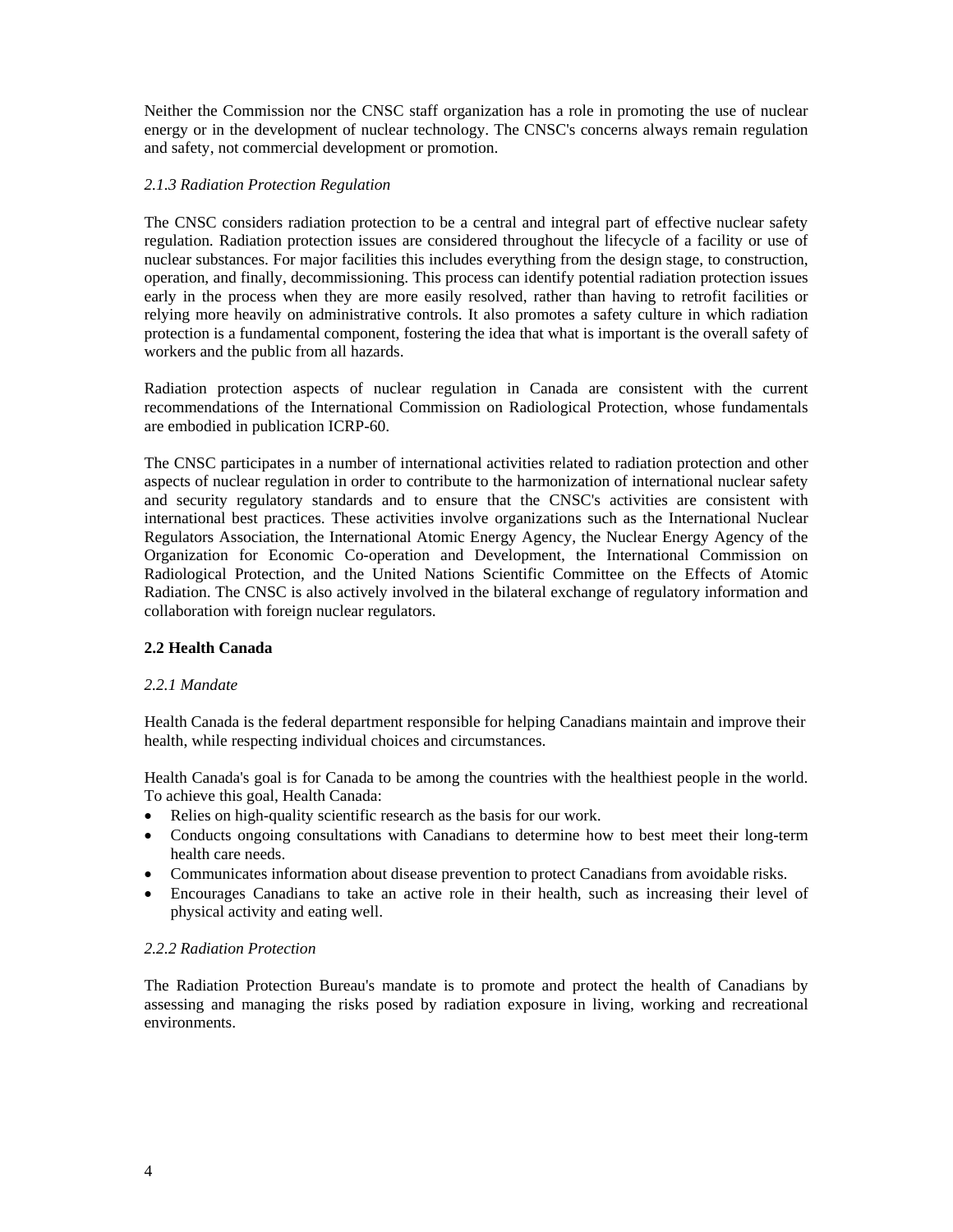Specifically, Health Canada's Radiation Protection Bureau is responsible for:

- Supporting Canada's role in the Comprehensive Nuclear-Test-Ban Treaty by operating the Canadian portion of the International Monitoring System for radionuclides and providing one of 16 national radionuclide laboratories specified under the Treaty
- Conducting assessments under the Canadian Environmental Assessment Act
- Leading the coordination of federal nuclear emergency preparedness and providing Health Canada's technical support to the Federal Nuclear Emergency Plan (FNEP)
- Developing guidance to protect Canadians from the effects of nuclear accidents, radioactivity in water and food, radon in indoor air, and naturally occurring radioactive materials from nonnuclear industries
- Operating the Canadian Radioactivity Monitoring Network and laboratory to provide health assessments regarding existing levels of radioactivity and effects of nuclear/radiological accidents from a national perspective
- Conducting research on the health effects of radionuclides in the environment, especially sensitive Arctic environments and food chains, and on global air and radionuclide movements
- Providing intercomparison programs for internal radiation exposure measurements, internal dosimetry services and research on internal dosimetry and measurements through the National Calibration Reference Centre for Bioassay and In-Vivo Monitoring
- Managing the National Dose Registry, that contains the occupational radiation dose records of all monitored radiation workers in Canada. and conducts research on exposure trends and on the health outcomes of occupational exposures
- Conducting research on exposure trends for radiation workers and on the health outcomes of occupational exposures to radiation
- Providing advice to federal departments and agencies, other levels of government, industry, universities, hospitals, workers and the public on health issues related to radiation exposure

#### **2.3 The Director General Nuclear Safety**

Director General Nuclear Safety (DGNS) is accountable for the development, co-ordination, and assurance of the implementation of a comprehensive nuclear safety program for the Department of National Defence and the Canadian Forces (DND/CF). This responsibility encompasses the many radioactive materials and other sources of ionizing radiation in use within the DND/CF with a view to assuring overall design, development and operational safety. DGNS is responsible for auditing compliance with the nuclear safety program which includes technical safety analyses of the adequacy of design and behaviour of equipment and activities initiated by or including DND/CF personnel.

#### **2.4 The Role of Provincial and Territorial Authorities**

Responsibility for workplace health and safety is under the jurisdiction of the provinces and territories, typically through their Worker Compensation Boards or Departments of Health or Labour. The exception is where this is explicitly a federal domain, such as in federal departments, agencies and corporations, the armed forces, national research organizations and those industries involved in interprovincial land transportation, air and maritime services and telecommunications. The Canadian Nuclear Safety Commission is the federal agency responsible for the control of nuclear substances and facilities, as well as the resulting radiation exposure, except within the Canadian armed forces. Naturally occurring radioactive materials (NORM) however are not regulated by the CNSC except when these materials are being transported or imported/exported. NORM remains the responsibility of the provinces and territories, except where this is explicitly in a federal setting. Radiation emitting devices, other than those using nuclear substances, are subject to federal requirements at the point of sale or importation regarding standards for design, construction and functioning. Otherwise, for installation and use the jurisdiction is again provincial or territorial, except for those devices installed and used in federal facilities or in federally regulated industries. The Canada Labour Code prevails in federal jurisdictions, and for radiation protection the standards developed by Health Canada, as specified in its series of radiation protection safety codes, are applicable.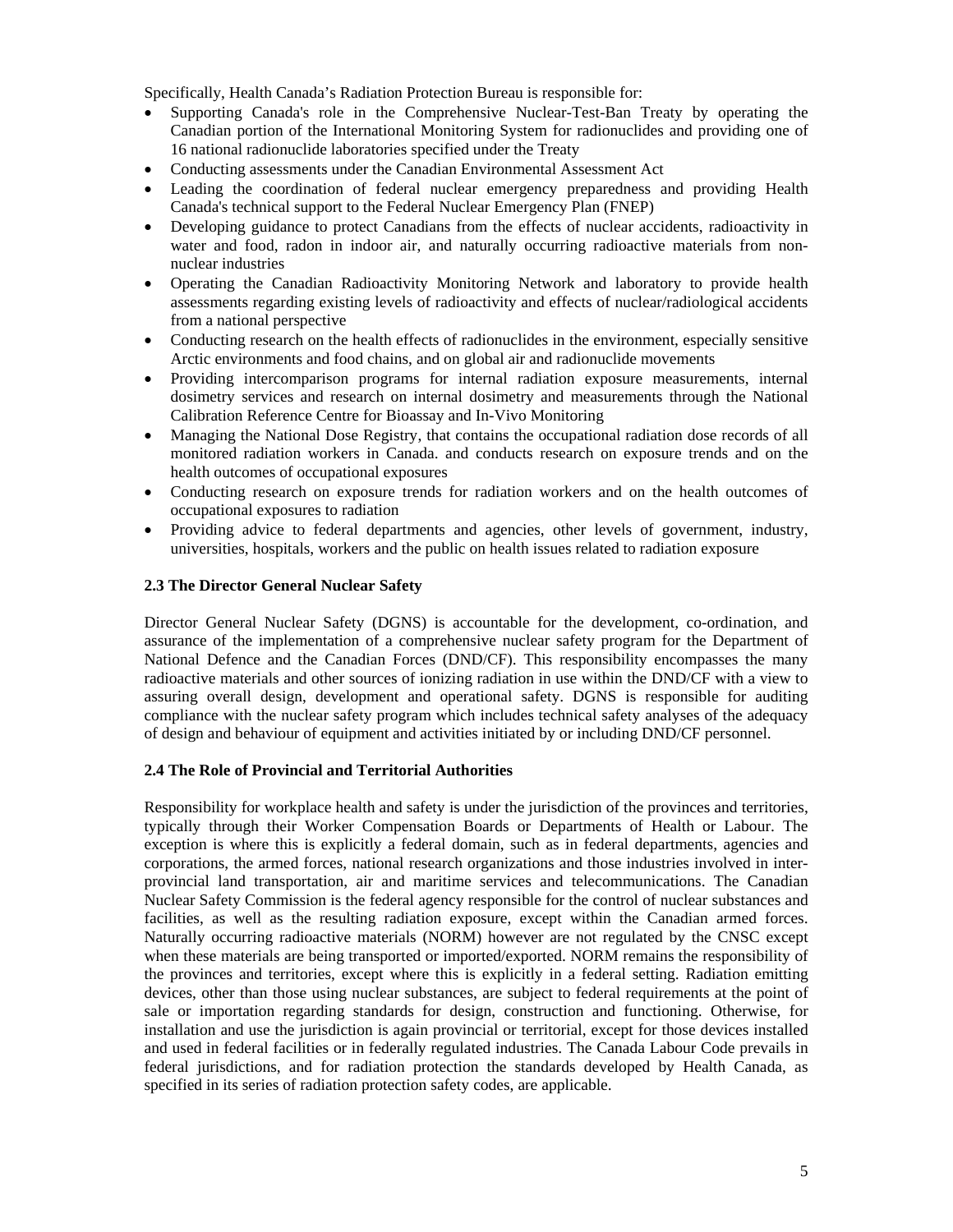At the provincial and territorial levels, radiation protection is administered either through designated radiation protection programs or as part of the broader duties of occupational health and safety officers from the Workers Compensation Board or similar organization. For the provinces, radiation protection programs are based in various ministries or agencies. Some of the programs have regulatory authorities, while for others their functions are restricted to advisory and service roles and supporting the regulatory programs of other environmental, occupational and public health bodies. A full listing of the member organizations and their representatives on the FPTRPC is given in Appendix 1. One key area of responsibility for the provinces and territories is the delivery of healthcare, which is a major user of medical x-ray equipment. Protection of patients is a trade off in the optimization of exposure to achieve an acceptable level of diagnostic information. The introduction of computerized imaging modalities is leading to larger doses to the population. The advent of digital imaging requires renewed attention on the means for controlling exposures. Protection of healthcare workers is important as this group accounts for the largest number of occupationally exposed persons, at around 70% of all persons currently monitored routinely for occupational radiation exposure in Canada.

## **3. The Federal/Provincial/Territorial Radiation Protection Committee**

## **3.1 Mission and Mandate**

The mission of the Federal/Provincial/Territorial Radiation Protection Committee (FPTRPC) is to advance the development and harmonization of practices and standards for radiation protection within Federal, Provincial and Territorial jurisdictions.

The FPTRPC is an intergovernmental Committee established to support Federal, Provincial and Territorial radiation protection agencies in their respective mandates by:

- providing a national focus for government radiation protection agencies;
- promoting the harmonization of radiation health and safety programs;
- identifying emerging issues in radiation protection and recommending actions to the appropriate jurisdictions:
- developing and harmonizing radiation protection standards, guidelines and input for legislation;
- providing a forum for representatives of the provinces and territories, the Canadian Nuclear Safety Commission, Department of National Defence, Health Canada and other federal departments/agencies;
- considering requests from other governmental committees and agencies concerned with health, safety and environmental issues and liaising regularly with such committees and agencies.

#### **3.2 Committee Composition**

Committee membership consists of delegates from the CNSC, Health Canada, the Department of National Defence, and from each Province and Territory. Delegates are individuals directly responsible for radiation protection within their respective jurisdictions.

#### **3.3 Background**

The FPTRPC was created in 1993, as a result of the termination of its predecessor - the Federal Provincial Sub-committee on Radiation Surveillance (FPSRS). The FPSRS was a Sub-committee of the Federal Provincial Committee on Environmental and Occupational Health, which in turn reported to the Council of Deputy Ministers of Health. The FPSRS operated for a period of some ten years, until a restructuring took place in the early 1990s by the federal government to reduce the number of Committees, Sub-committees and Working Groups.

The members of the FPSRS had recognized that the meetings were very beneficial for the coordination and development of radiation protection programs across Canada and for addressing issues of national importance. International incidents such as the Chernobyl nuclear accident and domestic issues, such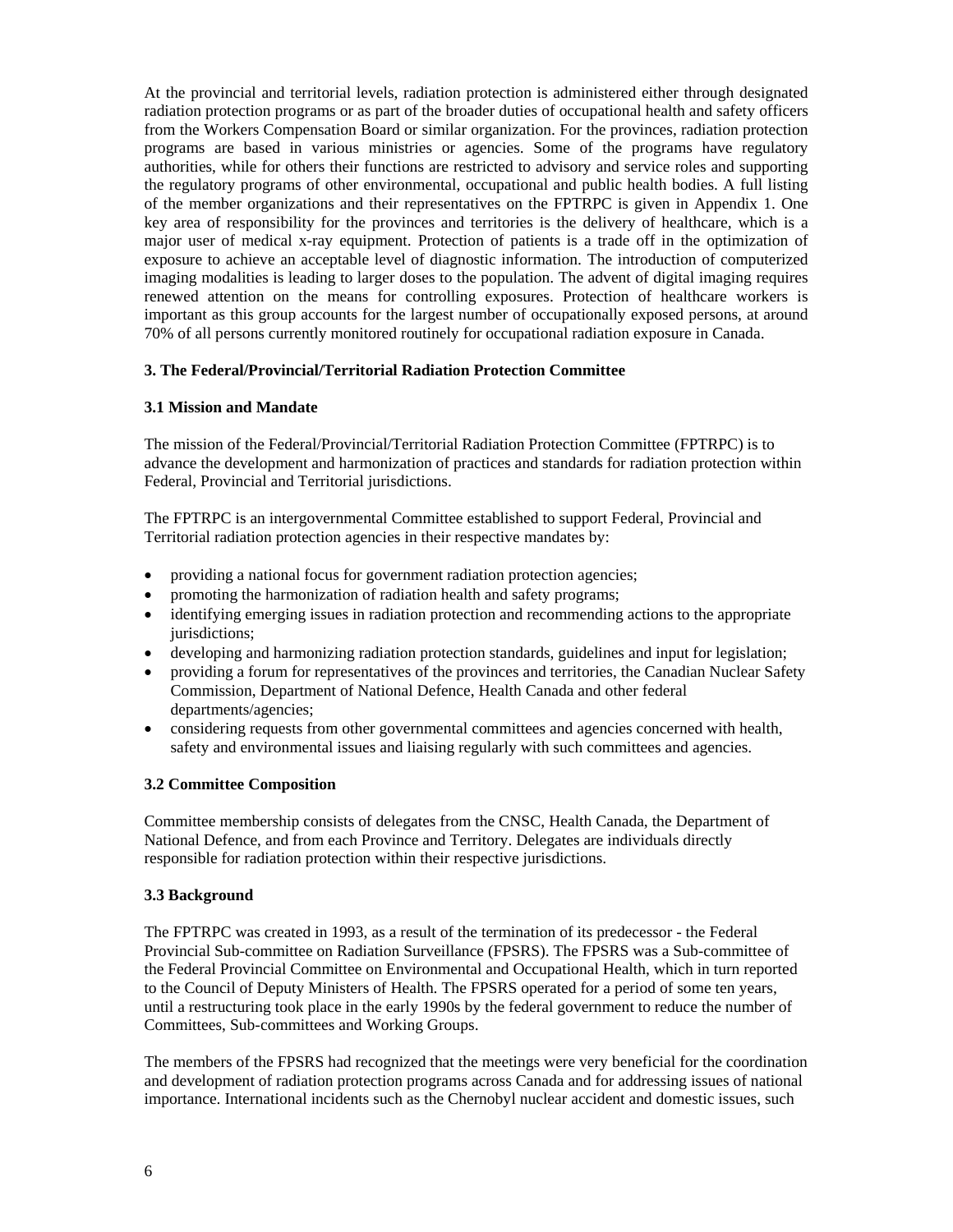as the concern for radon gas in homes and other buildings, hi-lighted the importance of coordinating the limited resources nationally to address these matters. Therefore a proposal was made by the membership to reform the FPSRS as an independent Committee (FPTRPC) which would have its reporting relationship through the member jurisdiction departments that were to be represented on the new Committee. Formal support for the Committee was requested of and received from each of the jurisdictions of the former FPSPS. The Territories were also invited to participate, even though they had no identified radiation protections departments. The costs for holding an annual meeting would be shared amongst the members. The FPTRPC held its first formal meeting in October 1993.

Since that time, the FPTRPC has held regular annual meetings, has developed its Terms of Reference and established a number of Sub-committees and Working Groups to address the detailed technical aspects of the Committee's work. The FPTRPC continues to liaise with the Federal-Provincial Committee on Environmental and Occupational Health, concerning matters of mutual interest (e.g. drinking water quality guidelines). Expansion of the FPTRPC is a key initiative to achieving effective representation of appropriate federal government agencies. In 1999 the Department of National Defence (specifically, DGNS) formally joined the FPTRPC to become the third federal organization, along with the Canadian Nuclear Safety Commission and Health Canada. Communication with other domestic organizations and with international bodies is actively being pursued. In particular the Canadian radiation protection community has been informed of its work through articles published in the bulletins of the Canadian Radiation Protection Association and the Canadian Organization of Medical Physicists.

## **3.4 The Business of the FPTRPC**

The work of the FPTRPC can be categorized into the following twelve broad areas:

- **Diagnostic Radiology** medical x-ray practices, reference doses, new technology (digital), mammography & other standards, radiological exposure trends
- **Dose Limits and Worker Issues** harmonization of limits (workers; general public; pregnant worker); worker suspension, return to work, injury claims and compensation
- **Dosimetry Services and Dose Records** approval of commercial services, wearing of dosimeters, changes to doses records, accessing the National Dose Registry
- **FPTRPC Administration** membership/representation, terms of reference, work plans, meetings, minutes & reports, sub-committees and working groups, communication/liaison
- **Standards and Guidelines** International standards (ICRP, IAEA, ICNIRP, WHO), national guidelines (e.g. drinking water, radon in homes), other agencies (DND, HRDC)
- **Naturally Occurring Radioactive Materials** jurisdiction, national NORM guidelines, identification, regulatory controls, waste management, worker protection, transportation
- **Non-ionizing Radiation** sunlamps and sun awareness, lasers, microwave and RF devices, cell phones and towers, radio transmitters, VDTs, 60Hz- ELF, ultrasound items
- **Nuclear Medicine and Radiotherapy** quality assurance, patient doses, accident reporting
- **Nuclear Emergency Preparedness** preparedness/response planning, intervention levels and protective action guidelines, support services (environmental, laboratory & human testing)
- **Radiation Emitting Devices** legislation, Safety Codes, development/updating process
- **Radiation Safety and Control Issues** legislation, licensing, inspections, evaluations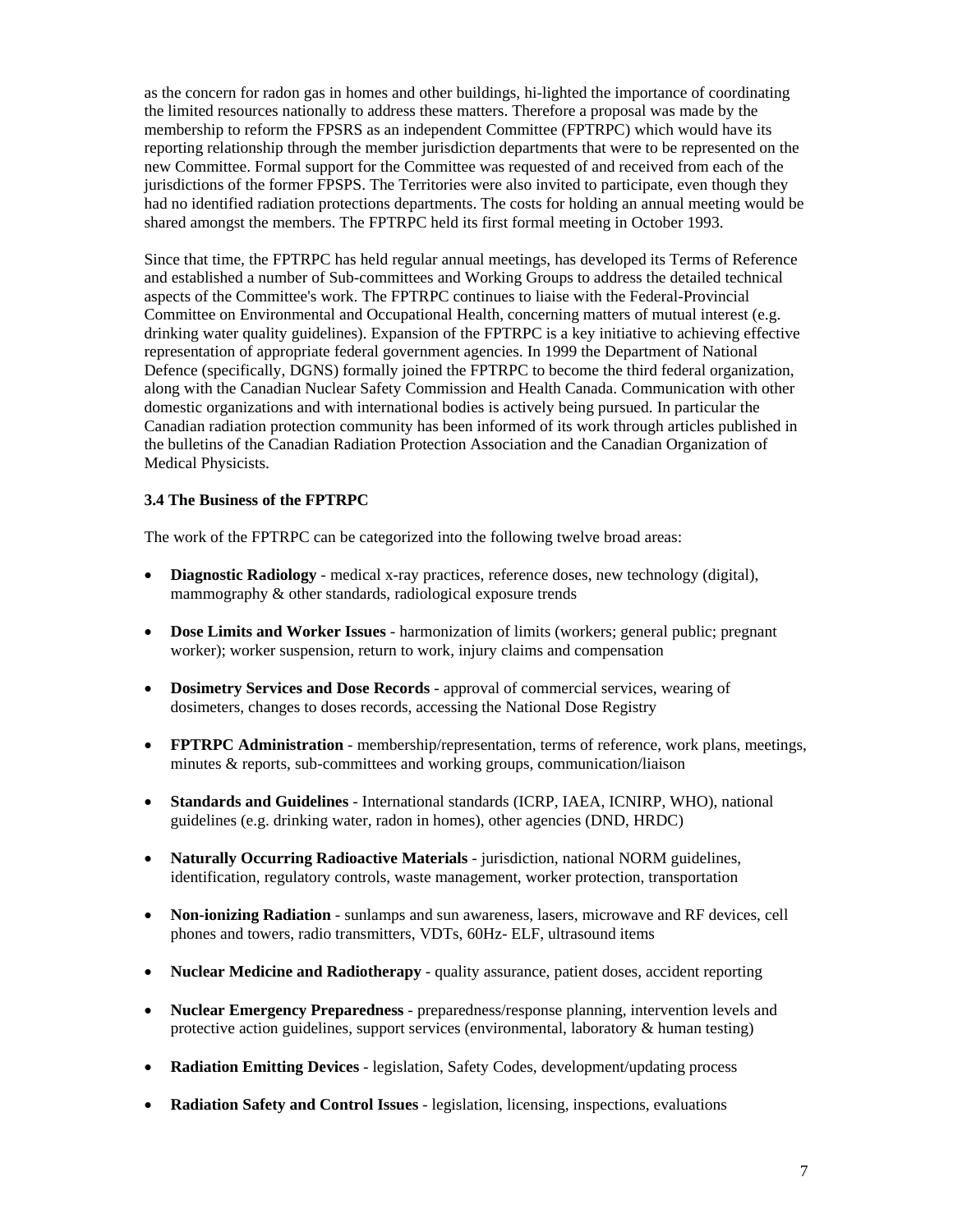• **Resources in Canada** - government programs/ staffing, private services, advisory bodies, instrumentation & equipment, calibration/testing laboratories, research/education programs

## **3.5 Working Methods**

The FPTRPC is lead by three co-chairs, one each from the CNSC and Health Canada, and one provincial/territorial co-chair. Secretariat services are provided by the CNSC and Health Canada as necessary.

Face-to-face meetings of the entire FPTRPC are held on an annual basis, although more frequent meetings of the whole are possible within the FPTRPC terms of reference. At a minimum, each meeting includes a session chaired by each of the three co-chairs.

Most of the work of the FPTRPC is carried out by the following sub-committees or working groups:

- Business Plan Working Group
- Canadian NORM Working Group
- Communications Working Group
- EMF Working Group
- Emergency Planning Working Group
- Guidelines for Canadian Drinking Water Quality Radionuclides
- Health Canada Mammography Working Group
- Industrial Radiography Regulations Harmonization Working Group
- Joint Documents Working Group
- Medical Utilization Working Group
- Provincial Radiation Dosimetry Review Sub-committee
- Radiation Standards Working Group
- Radon Action Level Working Group
- Survey Instrument Calibration Working Group

#### **3.6 Recent FPTRPC Accomplishments**

The FPTRPC has proven to be an excellent forum to discuss developments in radiation protection regulation across Canada, and to aid in harmonization of practices and regulatory approaches. A survey of radiation protection requirements across all Canadian jurisdictions, comparing them to international standards, was recently prepared as an aid to national harmonization. The FPTRPC has also played an important role in helping establish a new residential radon guideline, and in assisting Health Canada with their campaign to raise awareness of residential radon. In addition, some of the accomplishments of the FPTRPC include producing or contributing to reports on:

- Health Effects and Exposure Guidelines Related to Extremely Low Frequency 50/60 Hz Electric and Magnetic Fields
- Solar and Artificial Ultraviolet Radiation: Health Effects and Protective Measures
- Canadian Guidelines for the Management of Naturally Occurring Radioactive Materials
- Guidelines for Tanning Salon Owners, Operators and Users
- Canadian Guidelines for the Restriction of Radioactively Contaminated Food and Water Following a Nuclear Emergency
- Canadian Mammography Quality Guidelines
- Guidelines for Interventions in Nuclear Emergencies
- Making Changes to Dose-related Information Filed with the National Dose Registry
- Keeping Radiation Exposures and Doses "As Low AS Reasonably Achievable ALARA"
- Guidelines for Canadian Drinking Water Quality Radiological Characteristics